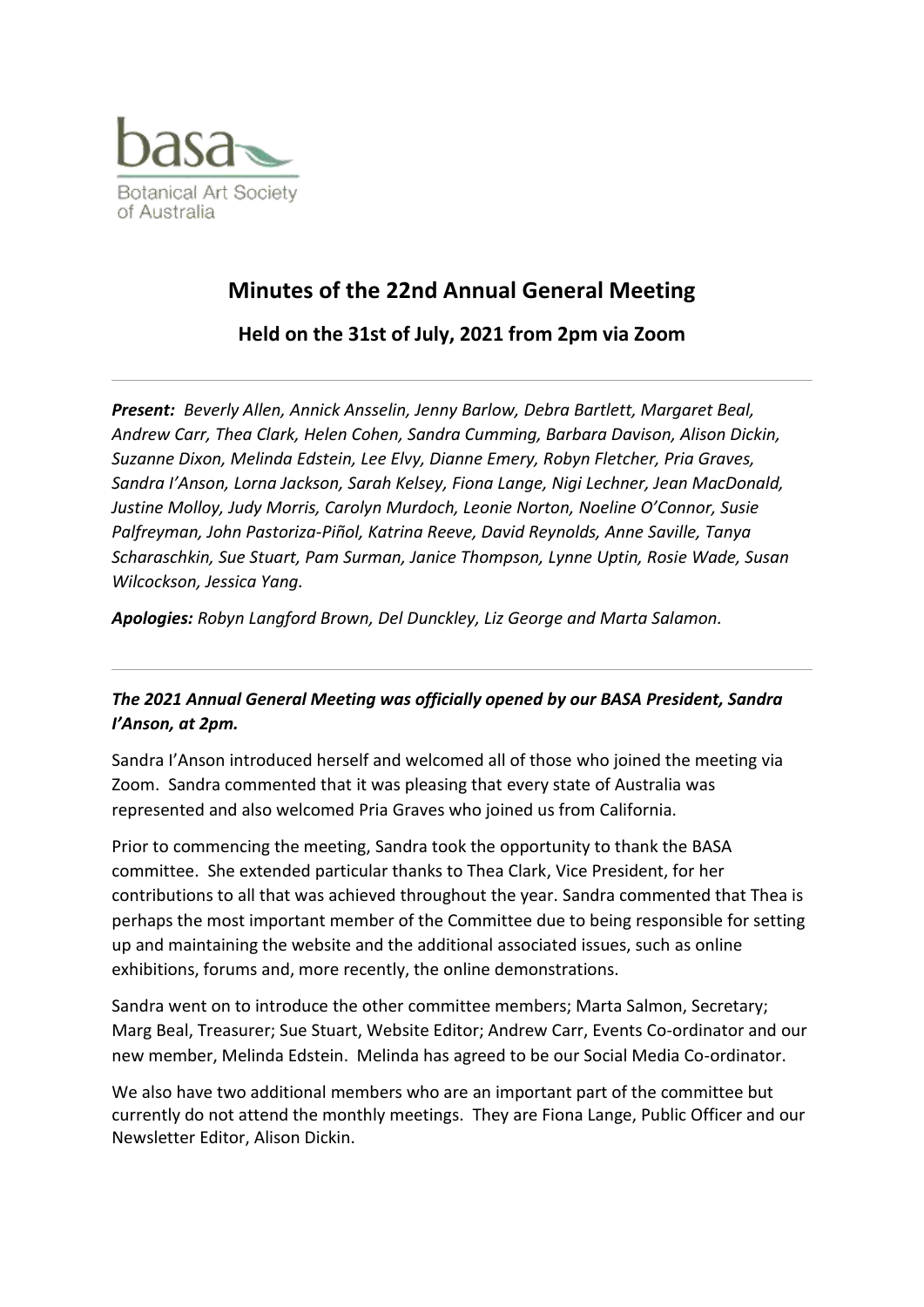Sandra reported that we currently have two (2) vacant positions, should anyone be interested.

Sandra also thanked Anna Voytsekhovich and Annick Ansselin for their time and expertise in organising social media posts to help promote BASA to a wider audience.

#### **Minutes of 2020 AGM**

The minutes and the agenda were emailed and posted to the membership in preparation for the meeting and were taken as read.

Sandra moved that the minutes be accepted. This was seconded by Carolyn Murdoch who was also present at the 2020 AGM.

#### **Committee's Annual Report**

#### **This report is for the financial year 1 April 2020 to 31 March 2021:-**

#### **Meetings**

The committee continues to meet via Zoom on the 3<sup>rd</sup> Wednesday of each month with committee members in Adelaide, Exeter, Hobart, Sydney and three from Melbourne.

#### **Financial Report**

The Financial Report was submitted by Margaret Beal, Treasurer, for the 2020 to 2021 financial year. The accounts were audited by Diamond Accounting & Taxation Services Pty Ltd, Katoomba NSW and were emailed or posted to the members in preparation for the AGM.

The following was reported at the AGM by Sandra I'Anson on behalf of Margaret:-

- The income for this period was \$28,142.
- Expenditure for the same period was \$24,834.
- A profit of \$3,308 was recorded for the period.
- The bank balance as at 31 March 2021 was \$92,206.

There were no questions arising from the information presented.

Sandra moved that the report be accepted and it was seconded by Sue Stuart.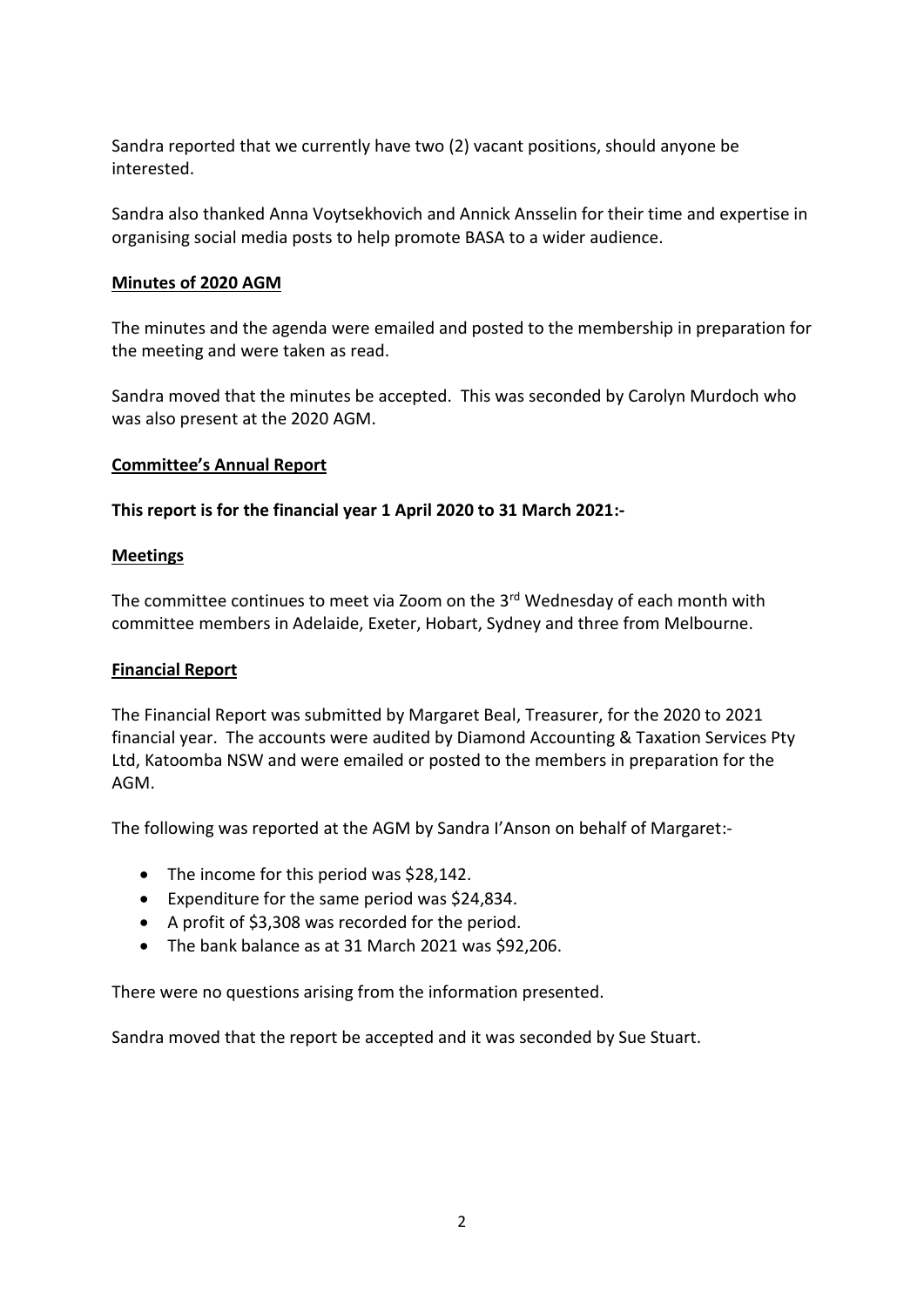### **Membership**

### **The following statistics in relation to membership were presented by Sandra I'Anson:-**

- As at 31 March 2021, we have a total of 396 financial members. This is an increase in numbers when compared to the previous two years.
- All states and territories across Australia are now represented.
- There has been in increase in membership since 1 April with 33 new members recorded which is very encouraging. Of these members, 6 are from the ACT, 6 are from NSW, 4 from Queensland, 1 from Tasmania and 16 are from Victoria.
- We also have several international members.

### **Newsletter**

Alison Dickin submitted the BASA Newsletter Report and the following was read to those present by Sandra I'Anson on her behalf:-

### *'It's always a pleasure producing the quarterly newsletter for BASA.*

*My role is to organise and edit the collection of articles, advertisements and photographs etc which are sent to me for inclusion.* 

*This is a newsletter by members for members. Any contributions/articles which relate to botanical art are always welcome including notice of exhibitions, workshops, etc.* 

*I'm always on the lookout for artists to profile so please don't be shy! Or if you have suggestions of an artist who you think would make a wonderful 'Profile Artist', please let me know. I would also like to thank Sandra, Thea and Sue for their ongoing help with the newsletter'.*

### **Exhibitions**

The **Flora Online Exhibition** was the only exhibition held for this year due to COVID-19. It ran from 14 November 2020 to 14 February 2021. A total of 55 artists submitted 104 works in this exhibition. Whilst only 7 artworks were sold, it was a worthwhile exercise.

Jenny Phillips was this year's judge of the **Madelaine Taylor Awards** for Best in Show. For those who may be wondering as to why the Awards are so named, BASA was very fortunate to receive a bequest of \$50,000 from Madelaine Taylor and the interest from this money is used for the exhibition awards.

The **Best in Show** award went to Andrew Carr for his graphite tryptich of the Eucalyptus megacornuta – Warty Yate.

The **People's Choice Award** went to Carolyn Murdoch for her painting of the Kangaroo Paw.

**Highly Commended Awards** of \$50 each went to Christine Cresswell, Leda Turner and Sandra I'Anson.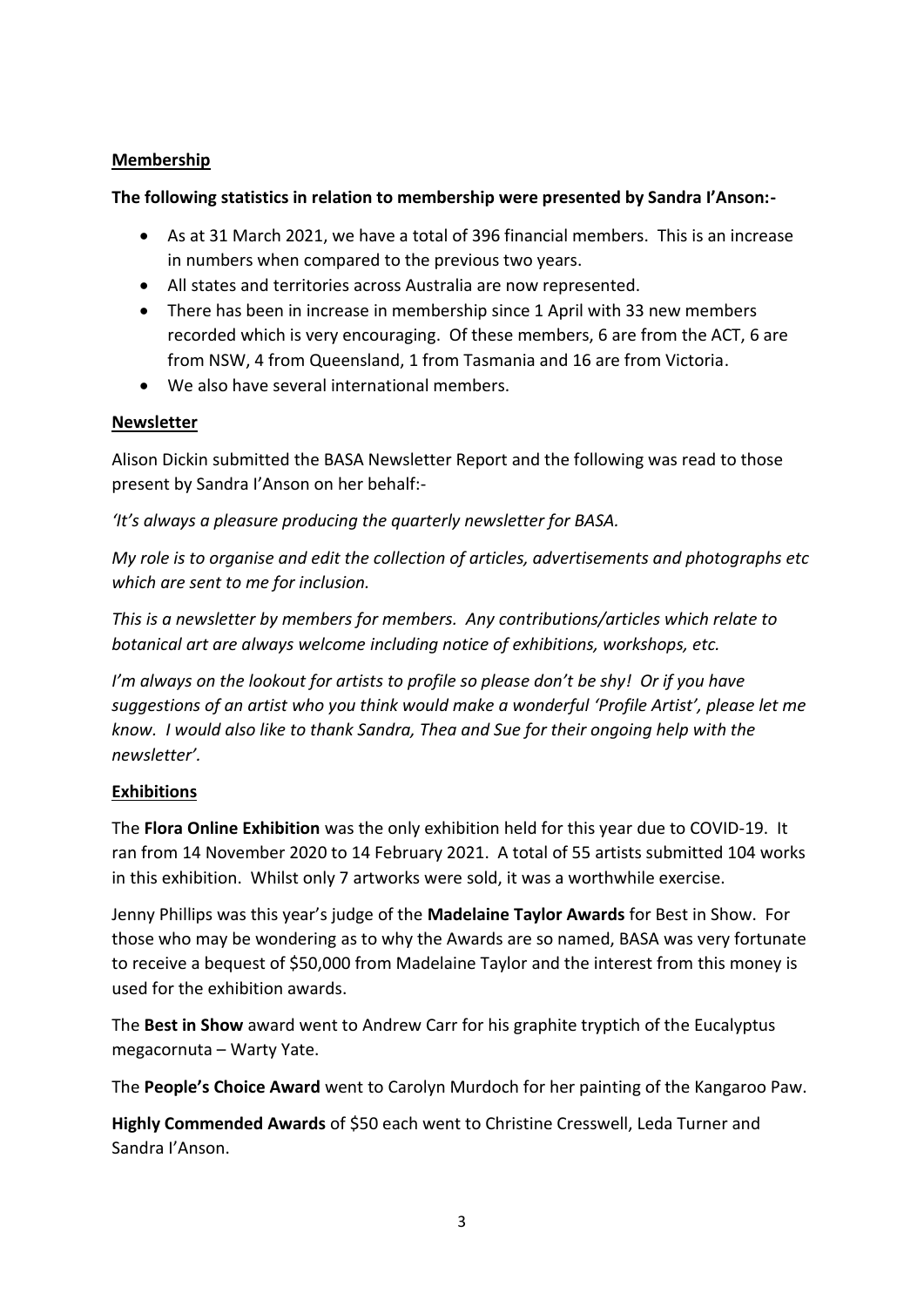**Honourable Mention Awards** went to Rochelle Maree Caligiuri, Leonie Norton and Vicki Philipson.

Unfortunately, The **Melbourne International Flower and Garden Show** was cancelled again due to COVID-19.

### **Future Exhibitions**

Sandra outlined the following exhibitions and commented that the committee are hopeful that these will go ahead despite the current COVID-19 situation:-

**Flora 2021** – Fitter's Workshop, Kingston Arts Precinct, **Canberra** – 29 September to 10 October 2021. This is scheduled to take place during Floriade.

**Flora 2021** - Long Gallery, Salamanca Arts Centre, Hobart, **Tasmania** – 26 October to 6 November 2021.

**Melbourne International Flower and Garden Show** – 23 to 27 March 2022.

**Japanese Gardens, Cowra, NSW** – We currently have a booking for this event which is scheduled to take place in September 2022.

Sandra commented that there is a further need for members to share and forward information on social media to promote such exhibitions.

### **Website and Online Activities**

Thea Clark presented the following information in relation to our BASA website and online activities:-

Thea advised of the following forums which were organised online due to the COVID pandemic and the subsequent extensive lockdowns which have disrupted exhibitions and botanical art classes.

**Online Forums** – The following forums were held and prizes of \$50 each were awarded to the winners:-

- **From the Garden** Marta Salamon
- **Winter Wonders** Bev Allen
- **Bright and Beautiful** Vicki Philipson

The abovementioned entries/artworks were then used to form part of a BASA calendar which was created. This was both popular with our members and also proved to be profitable. A total of 200 calendars were printed and 148 were subsequently sold. It is planned that a calendar will be produced again for next year and images will be selected from online exhibitions, print sales and the like. The artists will be contacted upon selection and the calendars will then be sold at future BASA exhibitions and events throughout the year.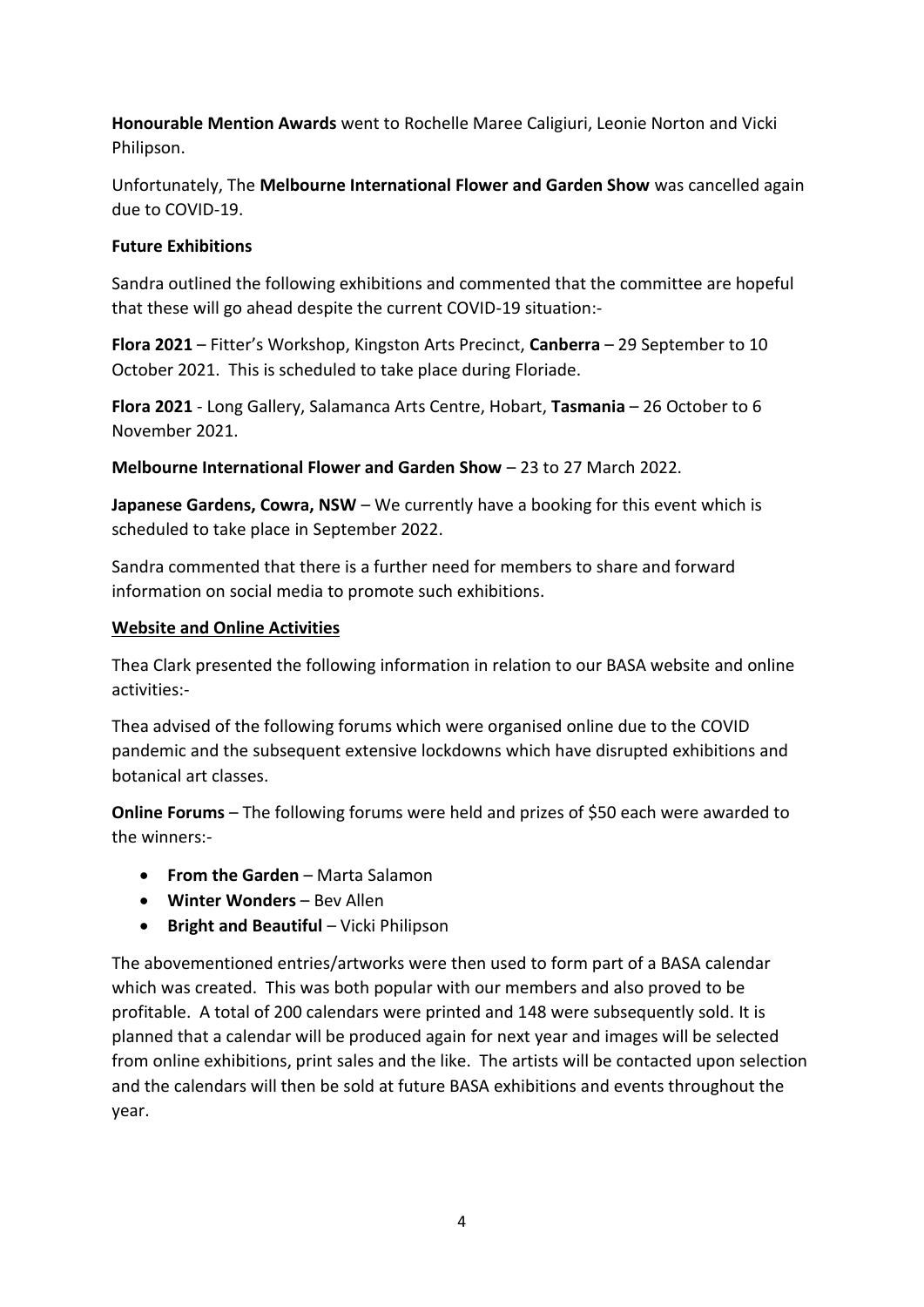**Online Card Sales -** Andrew Carr organised this online event which was well received by our members. A total of 233 cards were sold. As this event may clash will the Hobart exhibition, it is yet to be confirmed as to whether it will go ahead next year.

**Online Demonstrations -** These demonstrations have also generated extremely positive feedback. The Committee envisages that it may be in a position to organise several more at regular intervals in the future.

**Online Marketplace for second-hand items** – Whilst to date we have only had 3 members submit items for sale, it has given members an opportunity to sell their items and for others to make purchases.

**Online Print Sale** – Thea advised that this event ended today (31 July 2021). Thea is the admin contact for all such activities and Sue Stuart is the contact for content issues.

Thea advised those present that Sue Stuart is the content editor of our website, Melinda Edstein, our new committee member, will take on social media activities to further increase the visibility of BASA and botanical art in general.

#### **Election of New Committee Members**

Sandra advised that there have been no nominations received for committee positions. However, she commented that there is one position vacant. Sandra invited those present to consider joining.

The Committee is as follows:-

#### **Existing Committee**

| Sandra l'Anson - President                  |  | Exeter, NSW                |
|---------------------------------------------|--|----------------------------|
| Thea Clark - Vice President                 |  | Melbourne, VIC             |
| Marta Salmon - Secretary                    |  | Melbourne, VIC             |
| Margaret Beal - Treasurer                   |  | Adelaide SA                |
| Fiona Lange - Public Officer                |  | Bargo, NSW                 |
| Alison Dickin - Newsletter Editor           |  | <b>Blue Mountains, NSW</b> |
| Sue Stuart - Website Editor                 |  | Hobart, TAS                |
| <b>Andrew Carr - Events</b>                 |  | Melbourne, VIC             |
| Melinda Edstein - Social Media Co-ordinator |  | Sydney NSW                 |
| 2 Vacant positions                          |  |                            |

### **General Business**

It was noted that no items were submitted for General Business. Sandra invited those in attendance to put forth any new ideas and suggestions for the committee. There were no further comments or questions from those present.

Sandra I'Anson, BASA President, took the opportunity to thank everyone for their attendance and declared **the meeting closed at 2.17pm**.